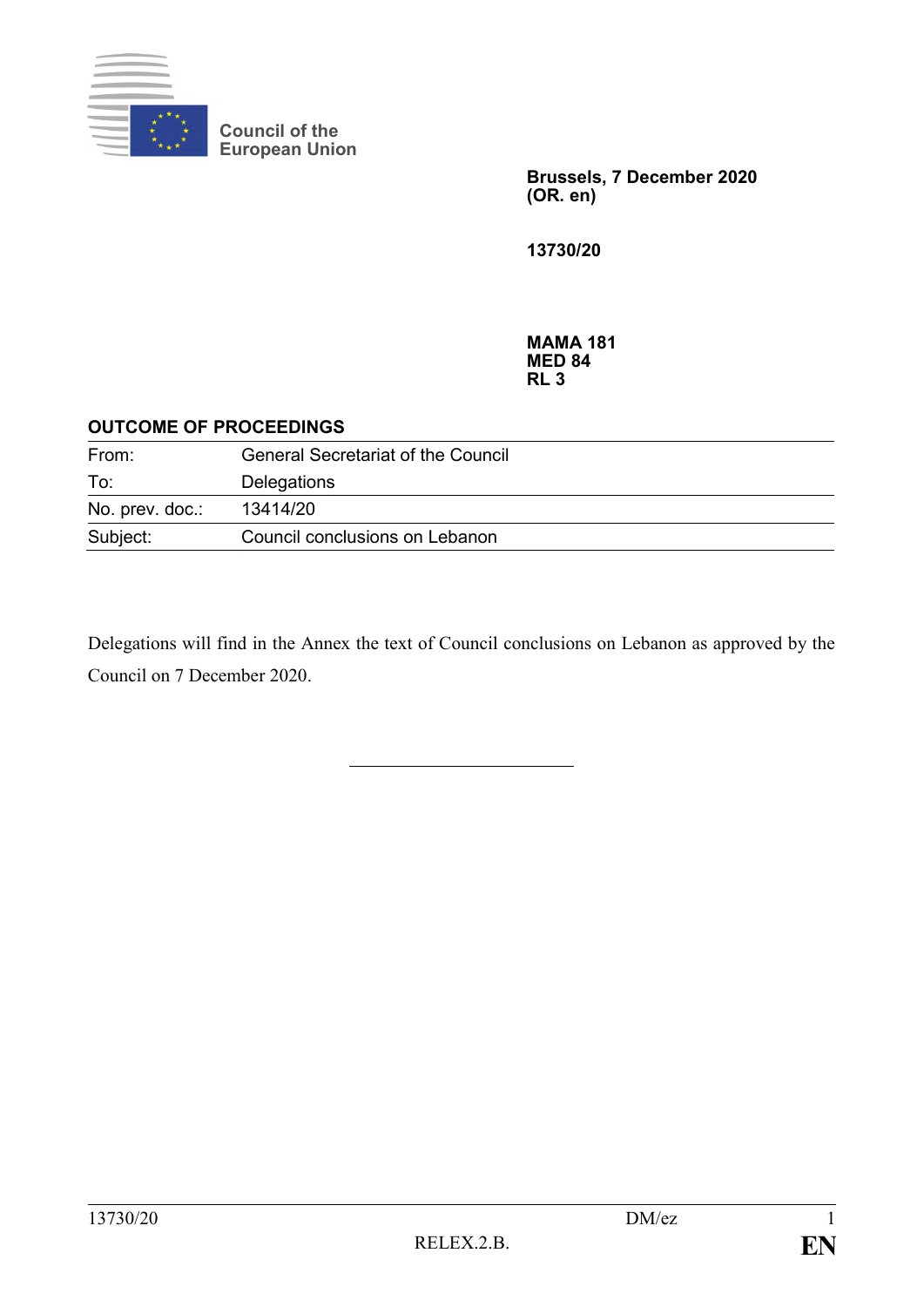## **Council Conclusions on Lebanon**

1. The EU notes with increasing concern that the grave financial, economic, social and political crisis that has taken root in Lebanon has continued to worsen over the last months. The Lebanese population is the first to suffer from the country's increasing difficulties. The EU calls on Lebanon's political leadership to listen to the people as they articulate their aspirations and concerns, to take their demands seriously and harness their inputs and implement reforms without further delay.

2. Along with the COVID-19 pandemic, the explosion on 4 August 2020 at Beirut port has exacerbated the multiple challenges Lebanon was already facing. The EU extends its deepest condolences to the families of the many victims and those injured in this tragic explosion. The EU urges Lebanese authorities to deliver on their commitment to an impartial, credible, transparent and independent investigation without further delay.

3. The EU welcomes the rapid and significant mobilisation of the international community in support of the Lebanese people in the wake of the 4 August explosion. The EU and its member states have rapidly provided the most substantial assistance in this regard. In addition, the EU has undertaken jointly with the World Bank and United Nations a Rapid Damage and Needs Assessment (RDNA).

4. The EU stands together with the Lebanese people and will continue to deliver in support of a people-centred recovery. In this light, the EU welcomes the conference in support of the Lebanese people organised by the United Nations and France on 2 December, with a wide participation of civil society and enterprises and calls for utmost efficiency and transparency in the delivery of international assistance and the provision of humanitarian assistance in a principled manner. The EU expresses its support for the Reform, Recovery and Reconstruction Framework to "build back a better Lebanon" guided by the principles of transparency, inclusion and accountability.

5. a. This support must pave the way for a broader sustainable recovery. Beyond a people-centred recovery, EU substantial assistance for the reconstruction of a democratic, transparent, inclusive and prosperous Lebanon will continue to depend on tangible progress on necessary reforms.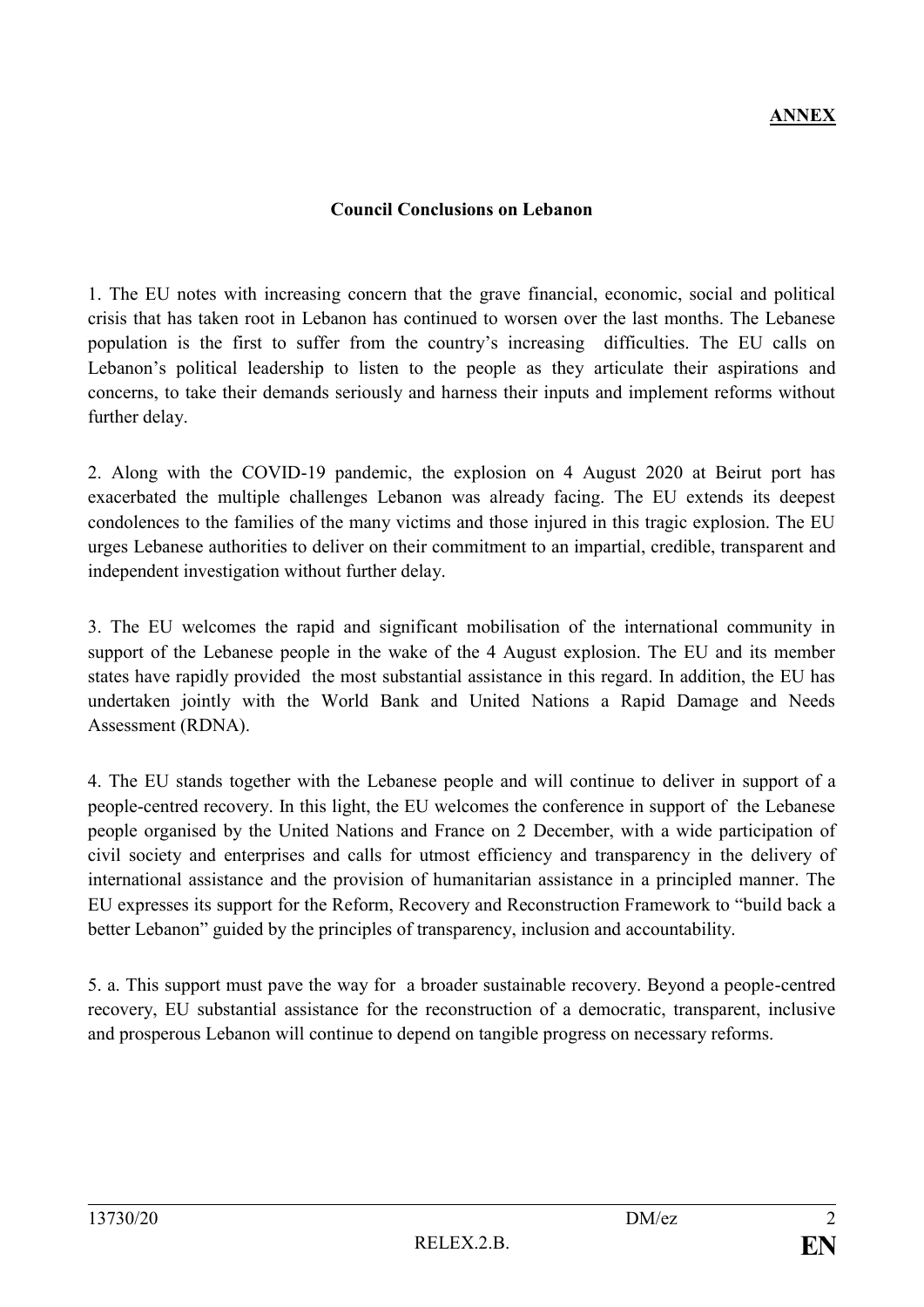b. The EU therefore underlines the urgent need for the Lebanese authorities to implement reforms in order to rebuild the confidence of the international community and create the conditions that will attract support from investors. It further calls on the Lebanese authorities to implement their prior commitments, including those made in the context of the CEDRE conference (2018), and which enjoy the support of the International Support Group (ISG) for Lebanon and other members of the international community. The EU calls on the Lebanese authorities to urgently deliver reforms building on the agreements reached after the explosion of 4 August 2020 by all of Lebanon's political leaders to bridge political differences in support for reforms.

c. This entails in particular meaningful and profound economic and governance reforms to restore economic stability, improve delivery of public services, address the rising levels of poverty, reduce inequalities, make public finances sustainable, restore the credibility of the financial sector, guarantee the independence of the judiciary, ensure the respect for human rights and the rule of law, fight corruption and meet the legitimate aspirations peacefully expressed by the Lebanese people. The EU is ready to support reforms but the reform process must be owned by Lebanon.

d. Effective talks with the International Monetary Fund must resume as soon as possible. Key policy priorities, such as the urgent adoption of a capital control law, a swift and thorough forensic audit of the Banque du Liban (BDL) and measures to ensure banking sector stability should be enacted urgently. Lebanon must take leadership in prioritizing key governance measures, including credible regulation of the electricity sector, the establishment of a commission to prevent corruption, an adequate public procurement system and other measures that ensure concrete changes are made and guarantee transparency and full accountability to the Lebanese people.

e. The reform process should be inclusive and involve women, youth, civil society and the private sector in order to regain the trust and the confidence of the people and should ensure that human rights and fundamental freedoms are respected.

f. The EU is providing significant support for the most vulnerable communities in Lebanon, including support for social safety nets, during this moment of crisis. It calls on Lebanon to ensure that these extraordinary efforts are sustainable and that human rights are protected, and that national systems are therefore reinforced to meet the basic needs of the population.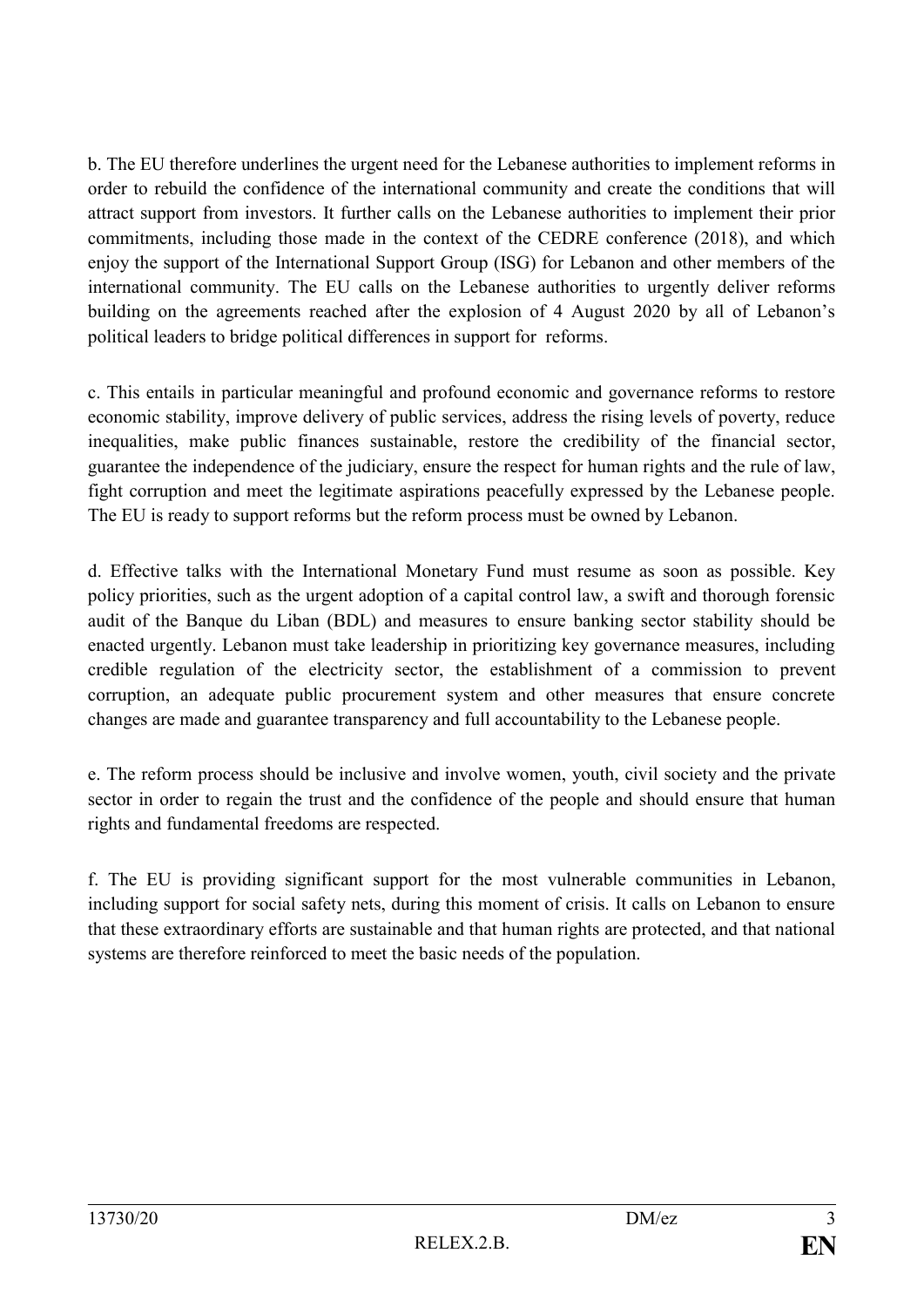6. The EU continues to urge the current caretaker government to act swiftly and decisively within its constitutional limits. However, a programme fully supported by Parliament that includes precise, credible and time bound reform commitments addressing Lebanon's difficulties can only be fully implemented by a functional government. The EU calls on all Lebanese stakeholders and political forces to support the urgent formation of a mission-driven, credible and accountable government in Lebanon, able to implement the necessary reforms. The EU also underlines the need to ensure women's and youth's meaningful and effective participation in all these processes.

The EU underlines that Lebanese civil society should be both strengthened and fully involved in all relevant decision-making. The EU also highlights the importance of the private sector in Lebanon's reconstruction.

7. The EU commends the continued and tremendous efforts made by Lebanon and the Lebanese people to host over 1 million Syrian refugees until such a time when conditions for their safe, voluntary and dignified return in line with the applicable norms of international law and the principle of *non-refoulement* will be met, as per previous Council conclusions and as stated by the High Representative on behalf of the EU on 10 November 2020. The EU is fully delivering, including through the EU Regional Trust Fund in response to the Syrian crisis, on its commitments made at Brussels Conferences on 'Supporting the Future of Syria and the Region', including the fourth edition, which took place on 30 June 2020. The EU also commends Lebanon for its support to Palestinian refugees, including those who fled Syria.

8. The EU welcomes the launch of discussions between Lebanon and Israel on the delineation of their maritime boundary that are facilitated by the US and hosted by UNSCOL in UNIFIL premises, and encourages the parties to clear obstacles and make swift progress in this regard bearing in mind the positive repercussions a successful outcome will have for both parties and for peace and stability in the region.

9. The EU reaffirms its commitment to the unity, sovereignty, stability, independence and territorial integrity of Lebanon. It reiterates the importance of Lebanon's commitment to a policy of disassociation from all regional conflicts, in line with the Baabda Declaration.